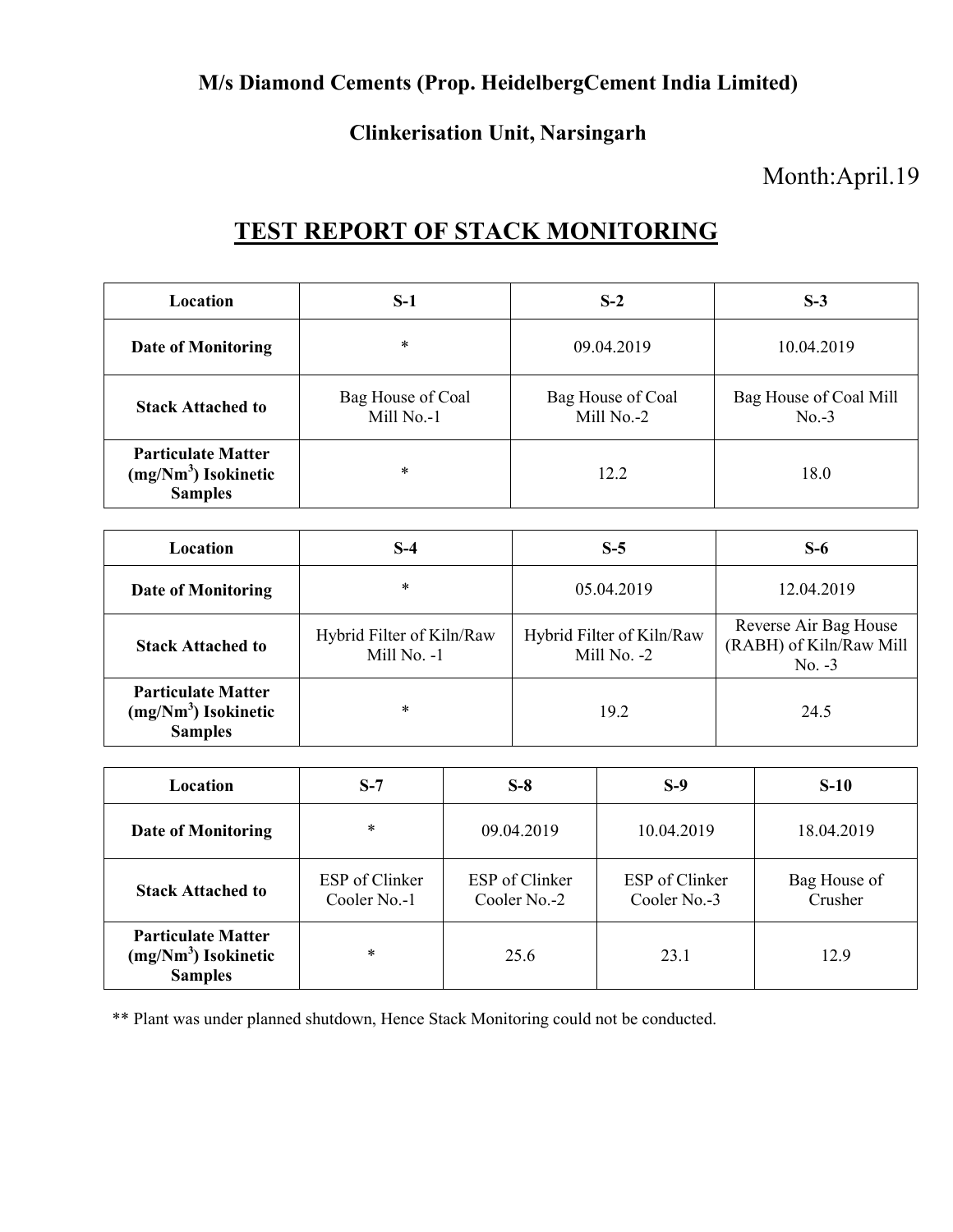### **M/s Diamond Cements (Prop. HeidelbergCement India Limited)**

### **Grinding Unit, Imlai**

Month:April.19

# **TEST REPORT OF STACK MONITORING**

| Location                                                             | $S-1$                             | $S-2$                             | $S-3$                             |
|----------------------------------------------------------------------|-----------------------------------|-----------------------------------|-----------------------------------|
| Date of Monitoring                                                   | 19.04.2019                        | 19.04.2019                        | 05.04.2019                        |
| <b>Stack Attached to</b>                                             | Bag House of Cement<br>Mill No.-1 | Bag House of Cement<br>Mill No.-2 | Bag House of Cement<br>Mill No.-3 |
| <b>Particulate Matter</b><br>$(mg/Nm3)$ Isokinetic<br><b>Samples</b> | 11.1                              | 14.6                              | 17.4                              |

| Location                                                              | $S-4$                            |
|-----------------------------------------------------------------------|----------------------------------|
| <b>Date of Monitoring</b>                                             | 16.04.2019                       |
| <b>Stack Attached to</b>                                              | Bag House of Packing Plant No.-3 |
| Particulate Matter (mg/Nm <sup>3</sup> )<br><b>Isokinetic Samples</b> | 21.7                             |